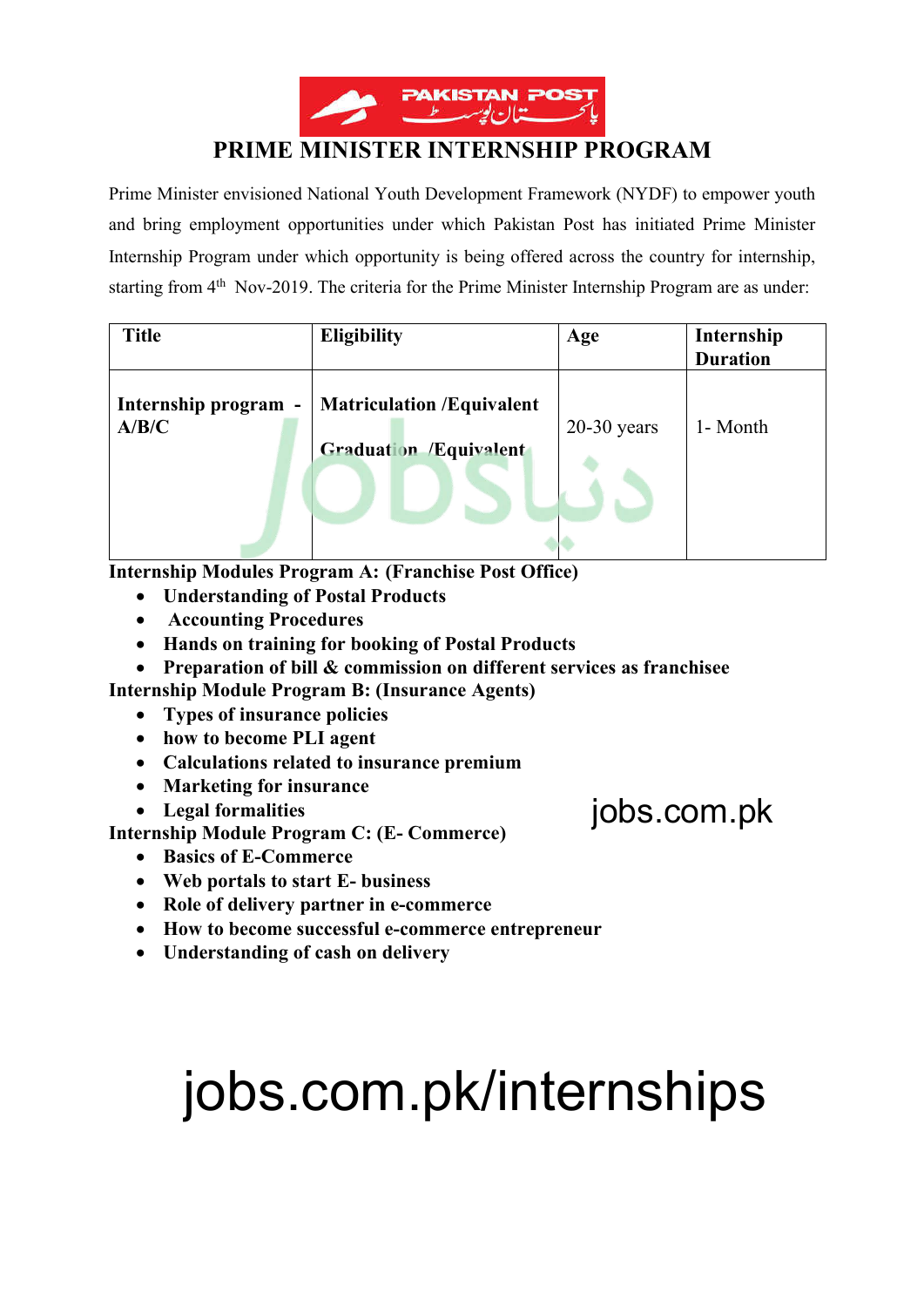## **IMPORTANT INFORMATION:**

- I.  $1<sup>st</sup>$  internship program will start from  $4<sup>th</sup>$  of November 2019.
- II. Female candidates are especially encouraged to apply. 20% women quota will be applicable.
- III. The internship will be governed under the given terms and conditions.
- IV. No TA /DA/Stipend/Accommodation will be paid/provided for the training.
- V. Incomplete applications and late submissions will not be considered.
- VI. Any violation of these terms and conditions will render the internship liable to be terminated.
- VII. Candidates are advised to apply on the proforma available on www.pakpost.gov.pk. All applications shall either be submitted through email or reach concerned officers given below, on or before  $21<sup>st</sup>$  October, 2019.
- VIII. Candidates are requested to send complete documents duly attested, only by registered post, to the AD Staff of their respective district as given in the tables below:

## **Postal Address: AD (STAFF), OFFICE OF THE POSTMASTER GENERAL, NORTHERN SINDH CIRCLE, HYDERABAD.**

**E-mail: pmip.hyd@pakpost.gov.pk**

|     | Mirpurkhas     | 12. | Thatta           | 23. | Hyderabad  |
|-----|----------------|-----|------------------|-----|------------|
| 2.  | Sanghar        | 13. | Sukkur           | 24. | Latifabad  |
| 3.  | Thar           | 14. | Ghotki           | 25. | Mirpurkhas |
| 4.  | Umerkot        | 15. | Khairpur         | 26. | Sanghar    |
| 5.  | <b>Badin</b>   | 16. | Larkana          | 27. | Dadu       |
| 6.  | Tando Allahyar | 17. | Shikarpur        | 28. | Sukkur     |
| 7.  | Matiari        | 18. | Jacobabad        | 29. | Khairpur   |
| 8.  | T.M.Khan       | 19. | Kambar @ SHD Kot | 30. | Larkana    |
| 9.  | Hyderabad      | 20. | Kandhkot         | 31. | Shikarpur  |
| 10. | Jamshoro       | 21. | Nawabshah        | 32. | Jacobabad  |
| 11. | Dadu           | 22. | Noushero Feroz   | 33. | Nawabshah  |

|                              | Postal Address: AD (STAFF), OFFICE OF THE POSTMASTER GENERAL, |   |              |  |  |  |  |  |  |  |
|------------------------------|---------------------------------------------------------------|---|--------------|--|--|--|--|--|--|--|
| METROPOLITAN CIRCLE, KARACHI |                                                               |   |              |  |  |  |  |  |  |  |
|                              | E-mail: pmip.khi@pakpost.gov.pk                               |   |              |  |  |  |  |  |  |  |
|                              | Karachi North                                                 | 3 | Karachi West |  |  |  |  |  |  |  |

|    | Karachi North | Karachi West |
|----|---------------|--------------|
| 4. | Karachi South | Karachi East |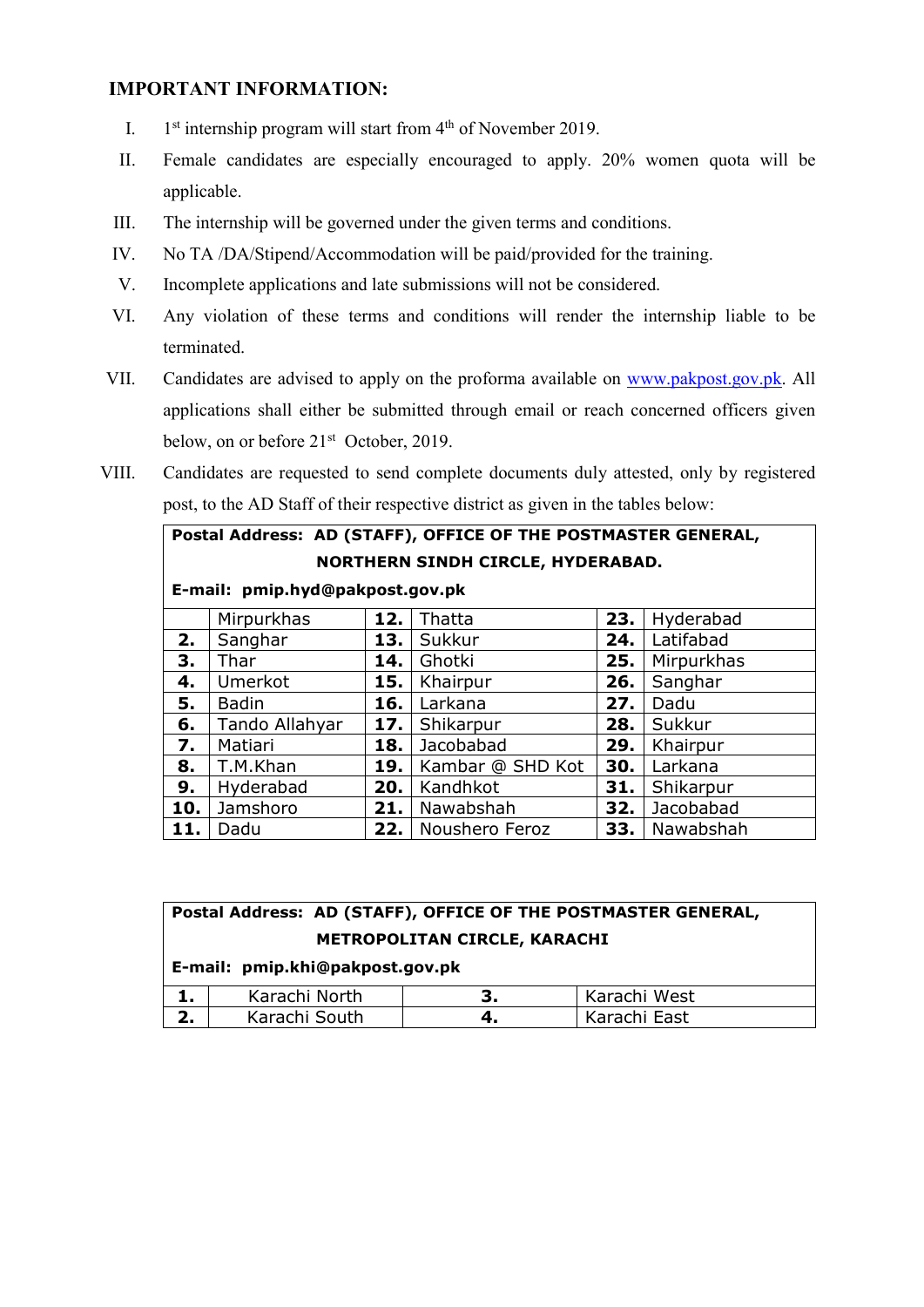# **Postal Address: AD (STAFF), OFFICE OF THE POSTMASTER GENERAL, KHYBER PAKHTOON KHWA CIRCLE, PESHAWAR**

|    | E-mail: pmip.pes@pakpost.gov.pk |     |                  |     |             |  |  |  |  |  |  |
|----|---------------------------------|-----|------------------|-----|-------------|--|--|--|--|--|--|
| 1. | Peshawar                        | 7.  | <b>Battagram</b> | 13. | Bannu       |  |  |  |  |  |  |
| 2. | Mardan                          | 8.  | Kohistan         | 14. | Laki Marwat |  |  |  |  |  |  |
| 3. | Sawabi                          | 9.  | Judba            | 15. | Karak       |  |  |  |  |  |  |
| 4. | Charsadda                       | 10. | Abbottabad       | 16. | Kohat       |  |  |  |  |  |  |
| 5. | Nowshera                        | 11. | Haripur          | 17. | Tank        |  |  |  |  |  |  |
| 6. | Mansehra                        | 12. | D.I.Khan         | 18. | Hangu       |  |  |  |  |  |  |

# **Postal Address: AD (STAFF), OFFICE OF THE POSTMASTER GENERAL, FC, AJK & GB CIRCLE, ISLAMABAD.**

# **E-mail: pmip.isb@pakpost.gov.pk**

| 1. | Islamabad       | 8.  | Poonch       |     | 15. $Hunza$    |
|----|-----------------|-----|--------------|-----|----------------|
| 2. | Haveli AK       | 9.  | Sudhnoti     | 16. | Astore         |
| 3. | Neelum AK       | 10. | Bhimber      |     | 17. Ghizer     |
| 4. | Bagh A.K        | 11. | Mirpur (A.K) |     | $18.$ Skardu   |
| 5. | Hattian Bala AK | 12. | Gilgit       | 19. | Shigar         |
| 6. | Muzaffarabad    | 13. | Diamer       |     | $20.$ Kharmang |
|    | AK              |     |              |     |                |
| 7. | Kotli           | 14. | Nagar        | 21. | Ghanche        |

|                                    | Postal Address: AD (STAFF), OFFICE OF THE POSTMASTER GENERAL, |       |                       |       |                 |  |  |  |  |  |  |
|------------------------------------|---------------------------------------------------------------|-------|-----------------------|-------|-----------------|--|--|--|--|--|--|
| <b>BALUCHISTAN CIRCLE, QUETTA.</b> |                                                               |       |                       |       |                 |  |  |  |  |  |  |
| E-mail: pmip.qta@pakpost.gov.pk    |                                                               |       |                       |       |                 |  |  |  |  |  |  |
| 1.                                 | Quetta                                                        | 31.   | Jafferabad            |       |                 |  |  |  |  |  |  |
| 2.                                 | Loralai                                                       | 17.   | Awaran                | 32.   | Dera Bugti      |  |  |  |  |  |  |
| 3.                                 | Ziarat                                                        | 18.   | Kalat                 | 33.   | Nasirabad       |  |  |  |  |  |  |
| 4.                                 | Pishin                                                        | 19.   | Chaghi                | 34.   | <b>Bolan</b>    |  |  |  |  |  |  |
| 5.                                 | Killa Abdullah                                                | 20.   | Lasbela               | 35.   | Harnai          |  |  |  |  |  |  |
| 6.                                 | Zhob                                                          | 21.   | Washuk                | 36.   | Jhal Magsi      |  |  |  |  |  |  |
| 7.                                 | Barkhan                                                       | 22.   | Nushki                | 37.   | Sohbat Pur      |  |  |  |  |  |  |
| 8.                                 | Musakhel                                                      | 23.   | Chaghi                | 38.   | Sohbat          |  |  |  |  |  |  |
| 9.                                 | Kohlu                                                         | 24.   | Kharan                | 39.   | Dera Bugti      |  |  |  |  |  |  |
| 10.                                | Sherani                                                       | 25. I | Surab<br>Sikandarabad | 40.   | Dera Allaha Yar |  |  |  |  |  |  |
| 11.                                | Mastung                                                       | 26. l | Panjgur               | 41.   | Usta Muhammad   |  |  |  |  |  |  |
| 12.                                | Duki                                                          | 27.   | Gawadar               | 42.   | Kachhi Bolan    |  |  |  |  |  |  |
| 13.                                | Killa Saifullah                                               | 28.   | Kech                  | 43. l | Manjhi Pur      |  |  |  |  |  |  |
| 14.                                | Kohlu                                                         | 29.   | Sibi                  |       |                 |  |  |  |  |  |  |
| 15.                                | Maiwand                                                       | 30.   | Lehri                 |       |                 |  |  |  |  |  |  |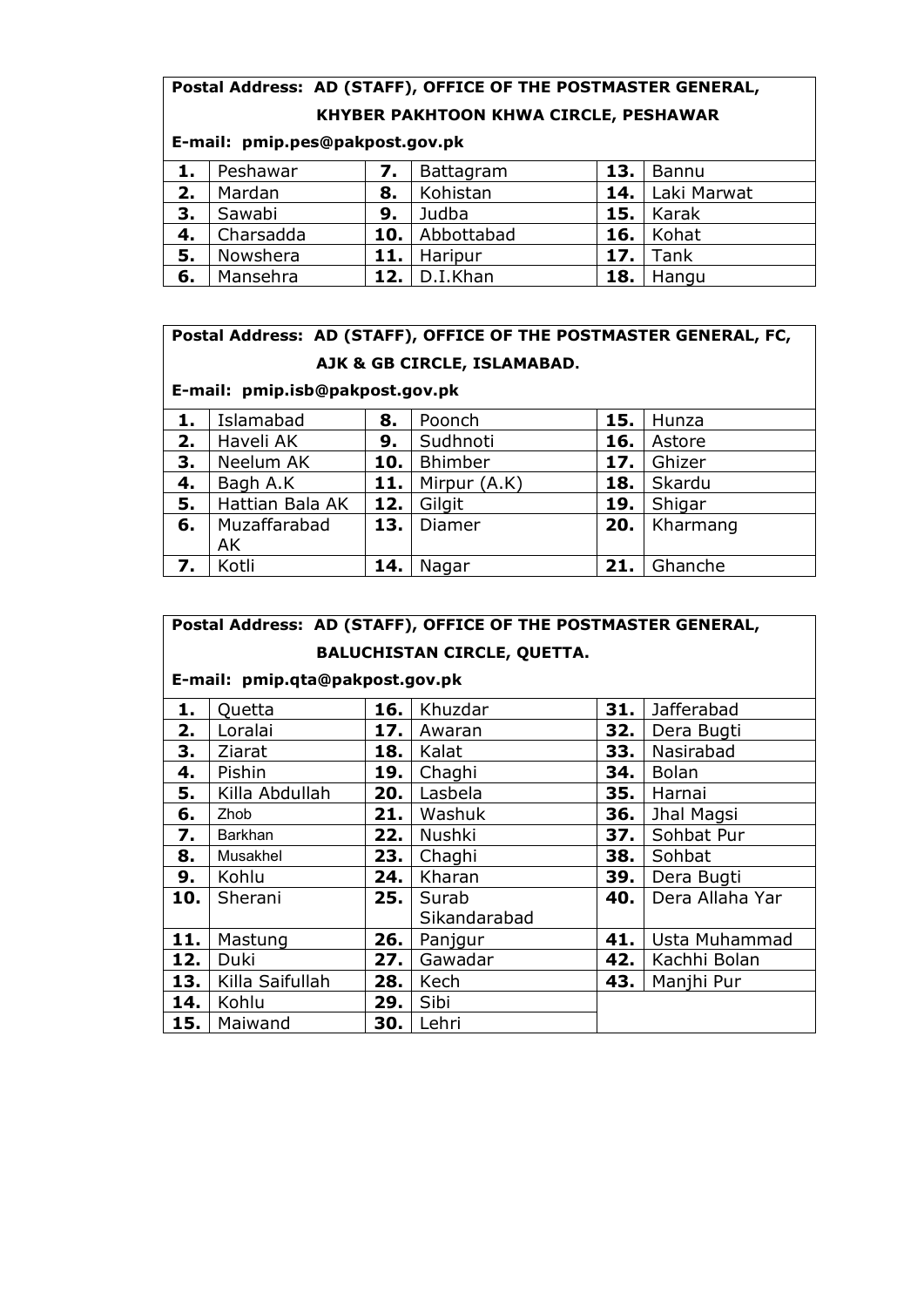# **Postal Address: AD (STAFF), OFFICE OF THE POSTMASTER GENERAL, CENTRAL**

### **PUNJAB CIRCLE, LAHORE.**

#### **E-mail: pmip.lhr@pakpost.gov.pk**

| ı. | _ahore       |     | Gujranwala | 13. | Chiniot           |
|----|--------------|-----|------------|-----|-------------------|
| 2. | <b>Okara</b> | 8.  | M.B.Din    | 14. | $\vert$ T.T.Singh |
| 3. | Kasoor       | 9.  | Faisalabad |     | 15.   Sheikhupura |
| 4. | Sialkot      | 10. | Sargodha   | 16. | Nankana           |
| 5. | Narowal      | 11. | Khushab    |     |                   |
| 6. | Gujrat       | 12. | Jhang      |     |                   |

**Postal Address: AD (STAFF), OFFICE OF THE POSTMASTER GENERAL, NORTHERN PUNJAB CIRCLE, RAWALPINDI.**

#### **E-mail: pmip.rwp@pakpost.gov.pk**

|    | Rawalpindi | <u>.</u> | Bhakkar        | J. | <b>Ihelum</b> |
|----|------------|----------|----------------|----|---------------|
| z. | Mianwali   | т.       | <b>Chakwal</b> | о. | Attock        |

#### **Postal Address: AD (STAFF), OFFICE OF THE POSTMASTER GENERAL, SOUTHERN PUNJAB CIRCLE, MULTAN.**

#### **E-mail: pmip.mtn@pakpost.gov.pk**

|    | Multan        | 6.  | Bahawalpur     |     | 11.   Bahawal Nagar |
|----|---------------|-----|----------------|-----|---------------------|
| 2. | D.G.Khan      |     | Lodhran        |     | 12. Sahiwal         |
| 3. | Rajanpur      | 8.  | Khanewal       | 13. | Pakpattan           |
| 4. | Muzaffar Garh | 9.  | Vehari         |     |                     |
| 5. | ayyah.        | 10. | Rahim Yar Khan |     |                     |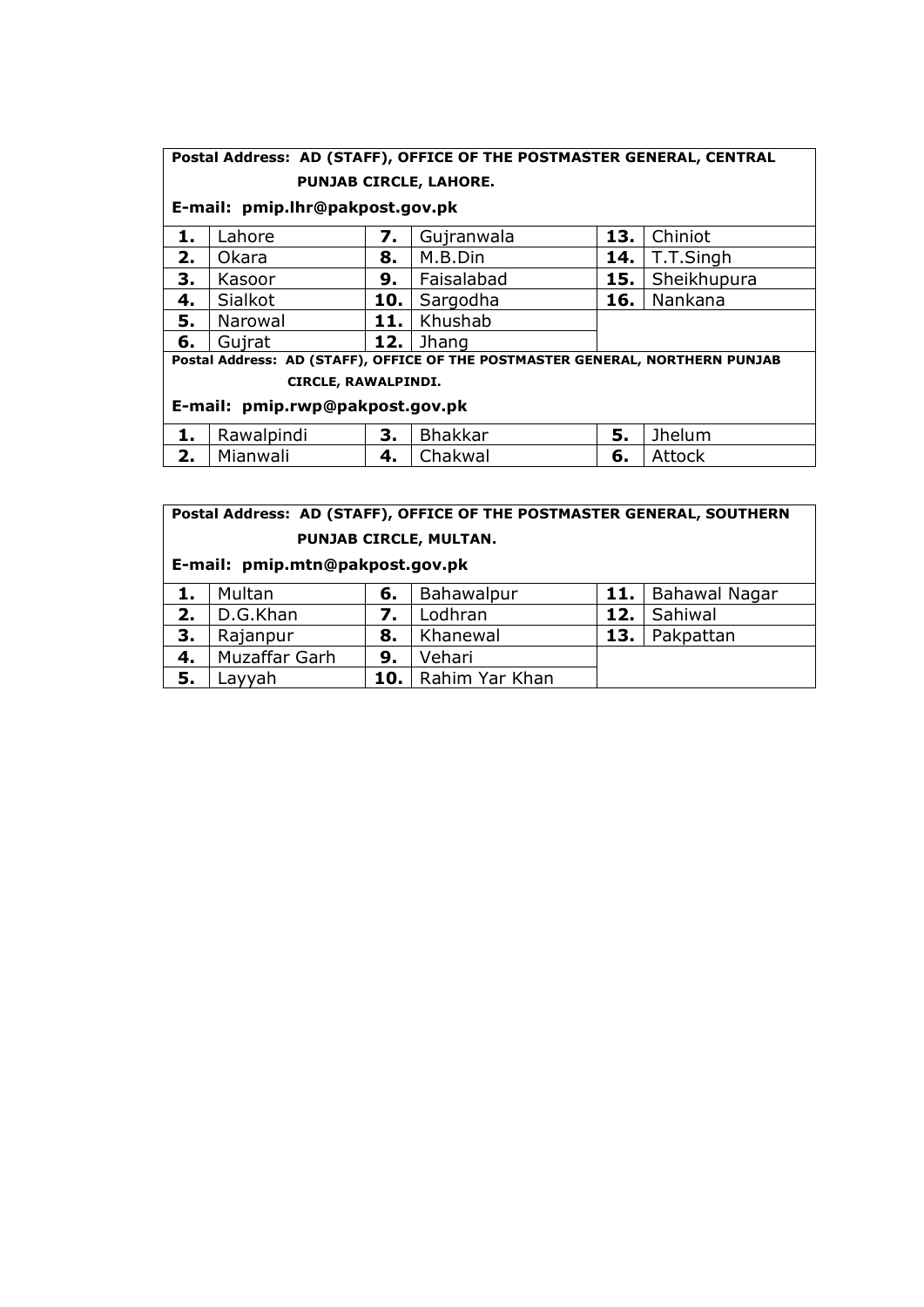#### **TERMS AND CONDITIONS OF PRIME MINISTER INTERNSHIP PROGRAM IN PAKISTAN POST**

- 1. Pakistan Post will make final selection for the Prime Minister Internship Program as per requirements.
- 2. Prime Minister Internship is not an offer of employment in any way nor does it confer any right to the intern for continuance of internship after a month.
- 3. The intern will not be entitled to any accommodation, travelling expenses, transport to duty, medical facilities or any other benefits during Internship.
- 4. The intern will be governed by the rules and regulations of the organization including but not limited to, observance of working hours, confidentiality and discipline. The noncompliance with the said rules and regulations shall make the internship liable to be terminated.
- 5. The intern will accept all decisions of the management in respect of placement in any committee, branch or office or cell or any other issue relating to the internship, such decision shall be binding and shall not be challenged in any court of law by the intern or any other person acting through or under him.
- 6. Pakistan Post reserves the right to terminate at any time the internship of any or all the interns without assigning any reasons or giving notice thereof.
- 7. Intern can request for termination of internship on giving 07 days' notice in writing to the management. In such a case, however, the intern shall not be entitled to receive internship completion certificate.
- 8. Pakistan Post shall terminate the intern if it is proved, beyond a reasonable doubt, that there has been disclosure of an official confidential document or information.